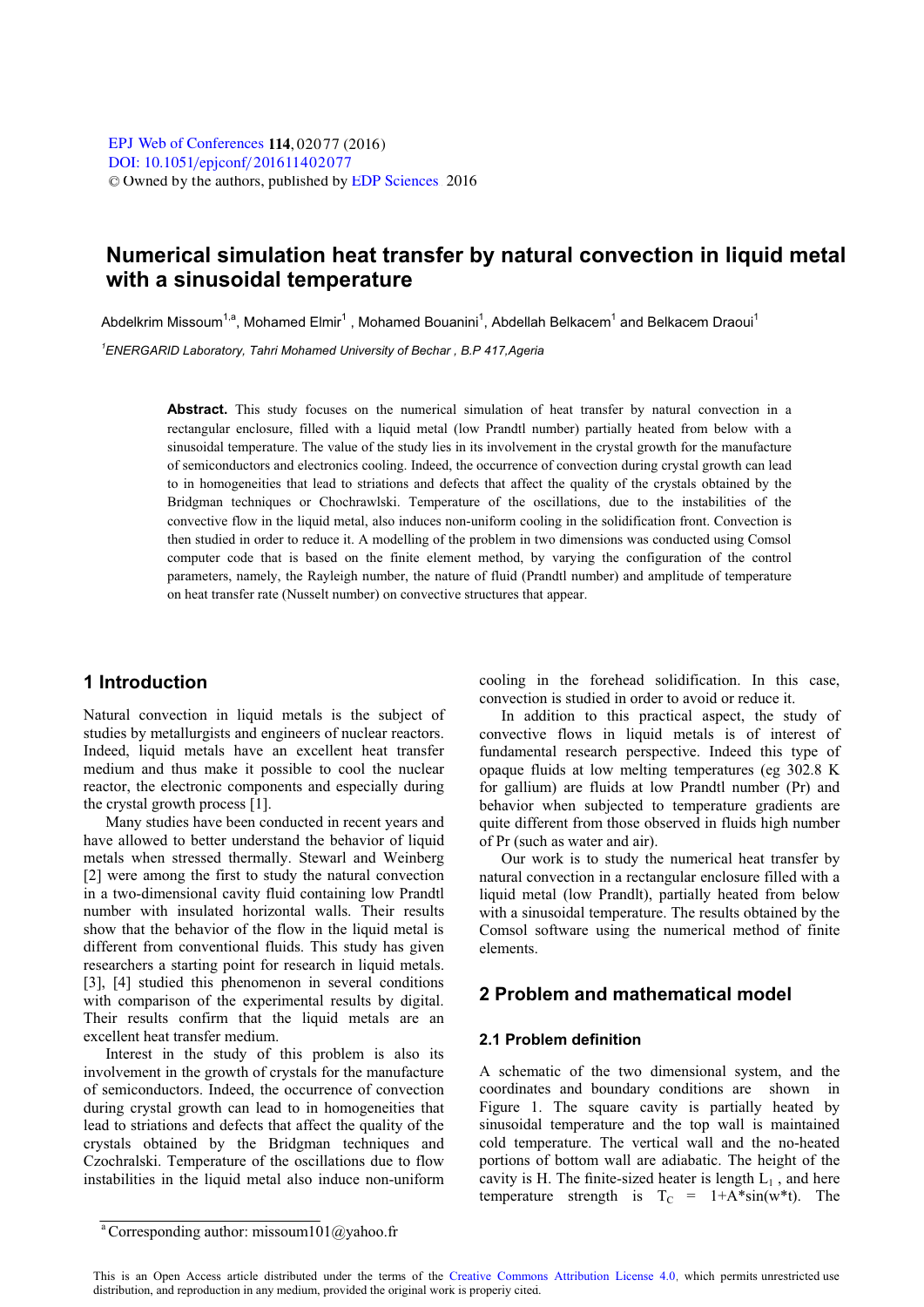dimension length the portions no-heated and of the heater are same at a value  $L_1=H/3$ . All boundaries satisfy the noslip velocity conditions.



**Figure 1.** Schematic of the physical system.

#### **2.2 Mathematical model**

Following assumptions are made: the flow is laminar of an incompressible Newtonian fluid and two-dimensional, there is no viscous dissipation, the gravity acts in the vertical direction, fluid properties are constant and fluid density variations are neglected except in the buoyancy term (the Boussinesq approximation), and radiation heat exchange is negligible.

The unsteady state, two dimensional continuity, momentum and energy equations governing the flow and heat transfer are given by:

$$
\frac{\partial u}{\partial x} + \frac{\partial v}{\partial y} = 0 \tag{1}
$$

$$
\frac{\partial u}{\partial t} + u \frac{\partial u}{\partial x} + v \frac{\partial v}{\partial y} = -\frac{1}{\rho} \frac{\partial p}{\partial x} + v \left( \frac{\partial^2 u}{\partial x^2} + \frac{\partial^2 u}{\partial y^2} \right) \tag{2}
$$

$$
\frac{\partial v}{\partial t} + u \frac{\partial v}{\partial x} + v \frac{\partial v}{\partial y} = -\frac{1}{\rho} \frac{\partial p}{\partial y} + v \left( \frac{\partial^2 v}{\partial x^2} + \frac{\partial^2 v}{\partial y^2} \right) + g \cdot (\mathbf{T} - T_C)
$$
\n(3)

$$
\frac{\partial r}{\partial t} + u \frac{\partial r}{\partial x} + v \frac{\partial r}{\partial y} = \alpha \left( \frac{\partial^2 r}{\partial x^2} + \frac{\partial^2 r}{\partial y^2} \right) \tag{4}
$$

The continuity, momentum and energy equations are written. The non-dimensional governing equations are obtained as:

$$
\frac{\partial v}{\partial x} + \frac{\partial v}{\partial y} = 0 \tag{5}
$$

$$
\frac{\partial U}{\partial \tau} + U \frac{\partial U}{\partial x} + V \frac{\partial U}{\partial y} = -\frac{\partial P}{\partial x} + Pr \left( \frac{\partial^2 U}{\partial x^2} + \frac{\partial^2 U}{\partial y^2} \right) \tag{6}
$$

$$
\frac{\partial v}{\partial \tau} + U \frac{\partial v}{\partial x} + V \frac{\partial v}{\partial y} = -\frac{\partial P}{\partial y} + Pr \left( \frac{\partial^2 v}{\partial x^2} + \frac{\partial^2 v}{\partial y^2} \right) + Ra. Pr. \theta
$$
\n(7)

$$
\frac{\partial \theta}{\partial \tau} + U \frac{\partial \theta}{\partial x} + V \frac{\partial \theta}{\partial y} = \frac{\partial^2 \theta}{\partial x^2} + \frac{\partial^2 \theta}{\partial y^2}
$$
(8)

Here, the  $x$  and  $y$  coordinates are normalized as:  $X = \frac{x}{H}$ ;  $Y = \frac{y}{H}$ . *U* and *V* are the dimensionless velocity components in the *X* and *Y* directions, nondimensionalized as:  $U = \frac{u \cdot H}{\alpha}$  ;  $V = \frac{v \cdot H}{\alpha}$  $\cdot$  *P* is the dimensionless effective pressure, scaled as:  $P = \frac{p.H^2}{\rho_a a^2}$ .  $\theta$  is the dimensionless temperature, non- dimensionalized as:  $\theta = \frac{T - T_f}{T_c - T_f}$  *a* and *W* are the dimensionless respectively non- dimensionalized as:  $a = \frac{A}{A}$  $rac{A}{T_C-T_f}$  and  $W = \frac{w.\alpha}{H^2}$ .

The steady-state solutions are obtained from unsteady state equations, Eqs (5)-(8). The local and average Nusselt numbers are calculated respectively as:

$$
Nu_L = -\frac{\partial \theta}{\partial Y} \}
$$
  
\n
$$
Nu_m = \int_0^1 Nu_L dX
$$
 (9)

The stream function is calculated from its definition as:

$$
U = -\frac{\partial \psi}{\partial Y}, \ V = \frac{\partial \psi}{\partial X}
$$
 (10)

#### **2.3 Boundary conditions**

The boundary conditions of the system are shown in Figure. 1. Velocities are zero on all solid surfaces, normal pressure gradient are zero on all solid surfaces at the outside boundaries. On the adiabatic boundaries, temperature gradient is zero. On the bottom centre portion horizontal boundary, a sinusoidal temperature is applied. Thus,

On all solid boundaries: *U=V=0*

$$
Y = 0, \qquad \frac{H}{3} < X < \frac{2H}{3} : \quad \theta = 1 + a \cdot \sin(W, \tau)
$$
\n
$$
Y = 0, \qquad 0 < X < \frac{H}{3} \text{ and } \frac{2H}{3} < X < 1 : \frac{\partial \theta}{\partial Y} = 0
$$
\n
$$
Y = H, \qquad 0 < X < H : \quad \theta = 0
$$
\n
$$
X = 0 \text{ and } X = H, 0 < Y < H : \quad \frac{\partial \theta}{\partial X} = 0
$$

## **3 Numerical techniques**

Numerical results are obtained by solving the system of unsteady differential equations (1)-(4), with appropriate boundary and initial conditions, using Comsol Multiphysics based for Galerkin finite elements method. The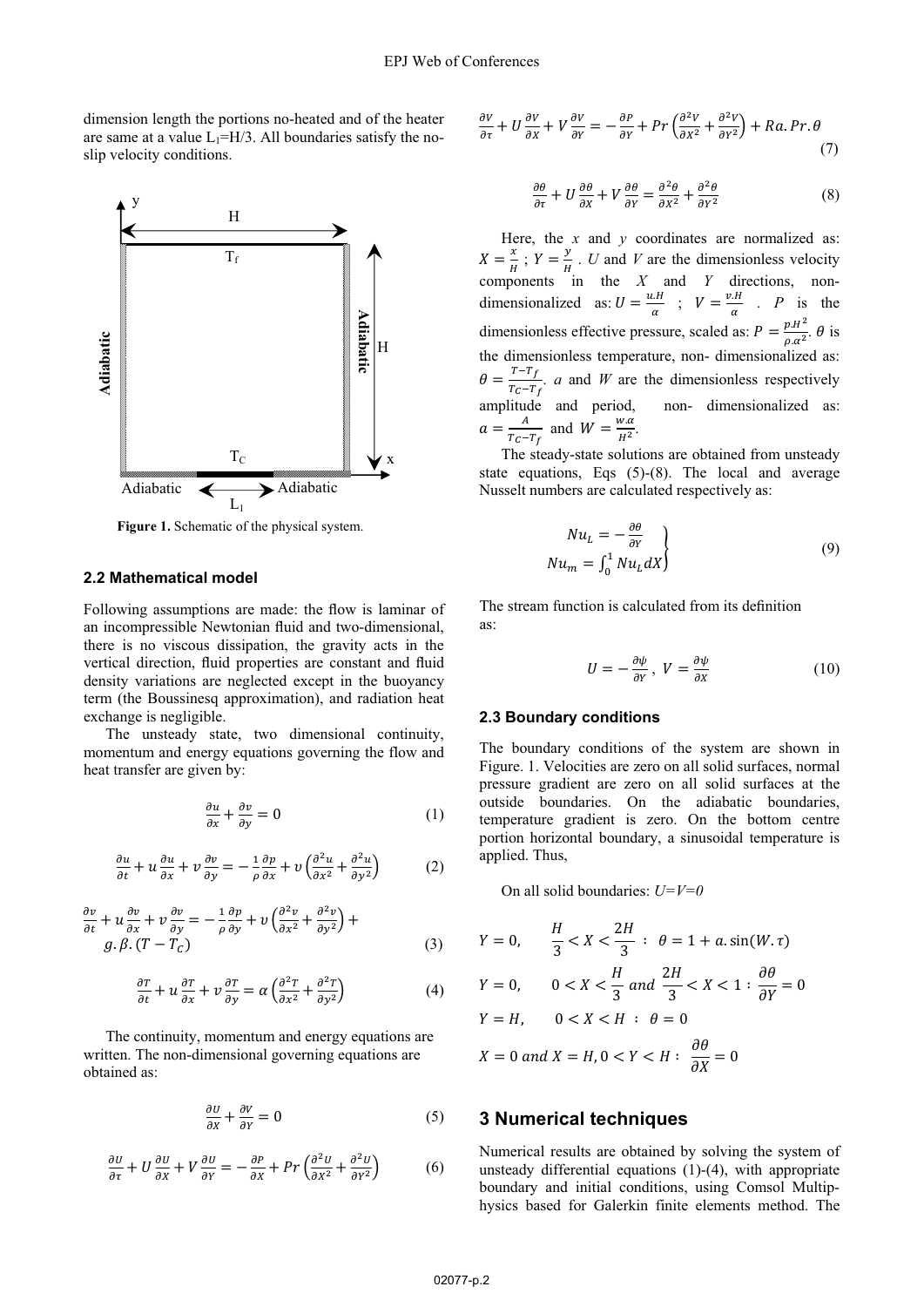computational domain consists of bi-quadratic elements which correspond to 590 elements and a Lagrange quadratic interpolation has been chosen.

## **4 Results and discussion**

The square cavity with height and length  $H=1$  here studied at Rayleigh number from  $10^3$  to  $10^6$ . The partially centre portion is hot by the sinusoidal temperature with the amplitude and period are varied between respectively  $a=0$  to 0.8 and W=0 to 1. The working fluid is chosen as liquid metal (Gallium)  $Pr = 0.025$ .

## **4.1 Stream functions and isotherms**

The figure 2 shows the streamlines and isotherms for different Rayleigh numbers with an amplitude and a period is respectively 0.8 and 0.5 for the liquid metal. The results show that the flow of fluid within the square cavity becomes large by increasing the number of Rayleigh. Can be observed at low flow intensities  $(Ra =$  $10<sup>3</sup>$ ) the formation of two counter-rotating cells and subsequently turns into a single main drive unit of the fluid mass in a direction of counterclockwise rotation with the appearance of recirculation zones have low flow intensities located in the four corners of the cavity. For  $Ra = 10<sup>3</sup>$ , the isotherms are parallel to the horizontal wall of the heating characterizes the conductive heat transfer. Nevertheless, from  $Ra = 10^4$  the onset of transfer with convection , beyond this value of Ra the transfer is purely convective. Indeed, the intensity of the natural convection entrained the elevation large quantities of hot fluid to be subsequently transported to the opposite side (cold).

For comparison, the structure of the flow and isotherms for the air (Figure 3) are different from the liquid metal. As noted, the presence of two counterrotating cells to  $Ra = 10^3$  and  $10^5$  and a single vortex to  $Ra = 10<sup>4</sup>$  and 10<sup>6</sup>, it is also noted that the intensity of the flow increases by increasing Ra. Heat transfer by convection is triggered from as  $Ra = 10<sup>4</sup>$ . Thus, there is a symmetry of the isotherms for  $Ra = 10^5$  and the transfer becomes fully convective for  $Ra = 10^6$ . Note that the effect found on the stream lines, affects the structure of the isotherms, This changing of the flow structure explained by the density of air is lighter than the liquid metal.

### **4.2 Heat transfer**

Local Nusselt number profile on the cold wall for amplitude 0.8 and period 1 is shown in Figure 4. In this figure, the profile is traced for X to 0 from 1. As discussed earlier, we can see clearly that the local Nusselt number profile along X is line in  $Ra=10^3$ , axisymmetric for  $Ra=10^4$ ,  $10^5$  and symmetric (Gaussian form) for  $Ra=10^6$ . We clearly notice that the value of the local Nusselt number believed along the horizontal axis of the cavity then it starts decreased from the center of the cavity. This is due to the increase in the central portion along the horizontal axis X of the temperature gradient between the fluids and parietal layers cooled wall.

Indeed, the fluid in contact with the hot wall is heated and transported to the top of the cavity under the effect of the decrease in density of the fluid. We note the maximum values for the local Nusselt number, this can be explained by the high values of the Rayleigh number that represents the predominant effect of convective fluid movement.



**Figure 2.** Stream functions (in the left) and isotherms (in the right) for a=0.8, W=0.5 with different values of Rayleigh for metal liquid.

Average Nusselt number on the cold wall is calculated by Eq. (5) and presented in the figure 5 and 6 respectively with differentes values the amplitude for period is fixed at 0.5 and differentes values the period for amplitude is fixed at 0.2. In the case of liquid metal the average Nusselt number increases with the number of Rayleigh, therefore the heat transfer becomes more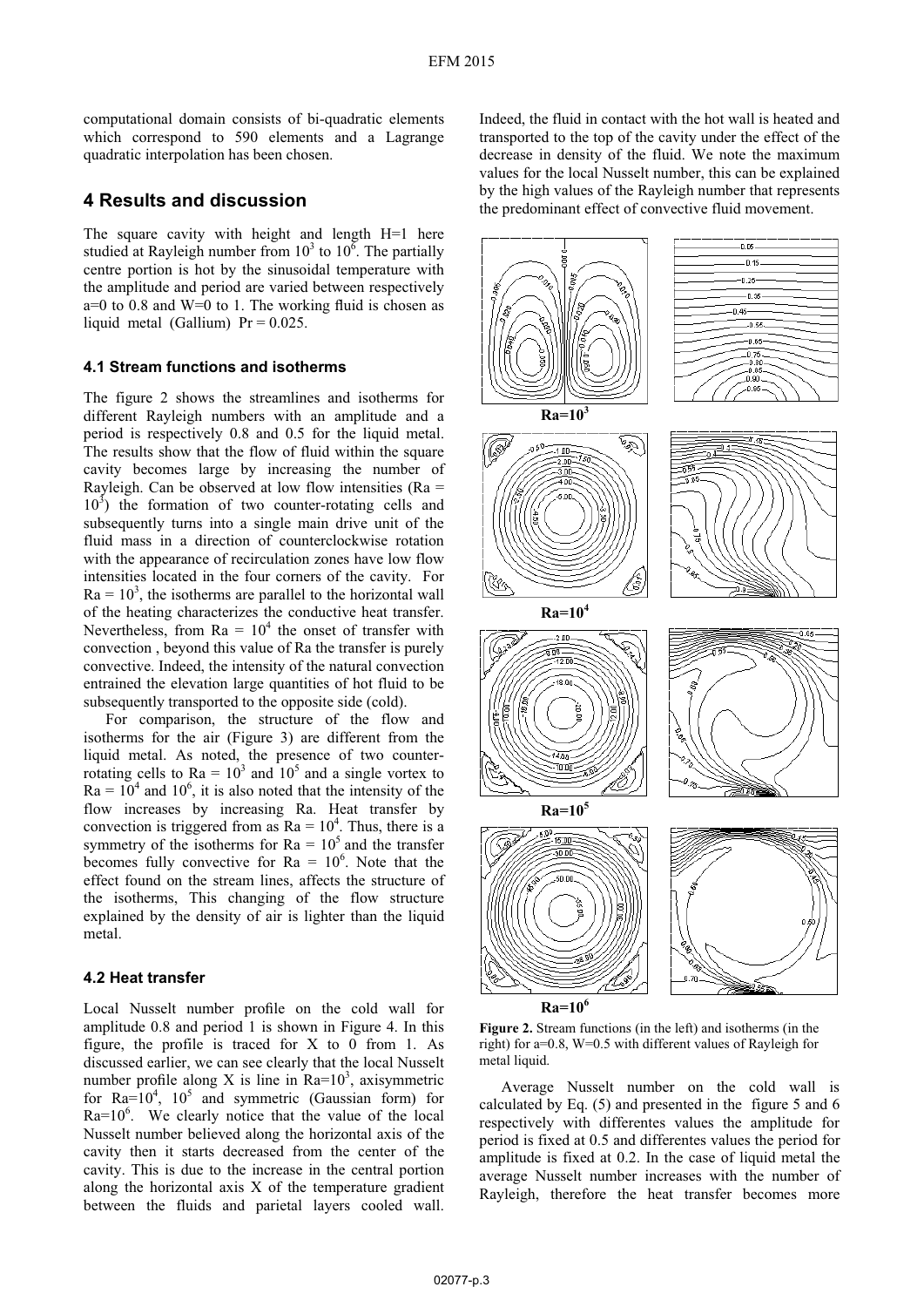intense with the increase of Rayleigh number (Figure 4) and it decreases with increase in the value of the amplitude of the heating temperature. However, for the case of air, the average transfer rate remains almost constant at low amplitude values, and then decreases with the decrease of the amplitude value of the heating temperature. The transfer rate increases with the increase of Rayleigh number and the period of the heating temperature (Figure 6) for the case of fluid.



**Figure 3.** Stream functions (in the left) and isotherms (in the right) for a=0.8, W=0.5 with different values of Rayleigh for air. **4.3 Maximum streamt function** 



**Figure 4.** Local Nusselt number at  $(Y=1, X)$  along cold wall of the enclosed for a=0,8 and W=1 for various Rayleigh number



**Figure 5.** Average Nusselt number the liquid metal and air as a function of Rayleigh number with the amplitude value as a emperature for period fixed at 0.5



**Figure 6.** Average Nusselt number of the liquid metal and air as a function of Rayleigh number with the period value as a temperature for amplitude fixed at 0.2

Figures 7 and 8 respectively show the variations of the maximum current in absolute value function as a function of time for different values of the amplitude and the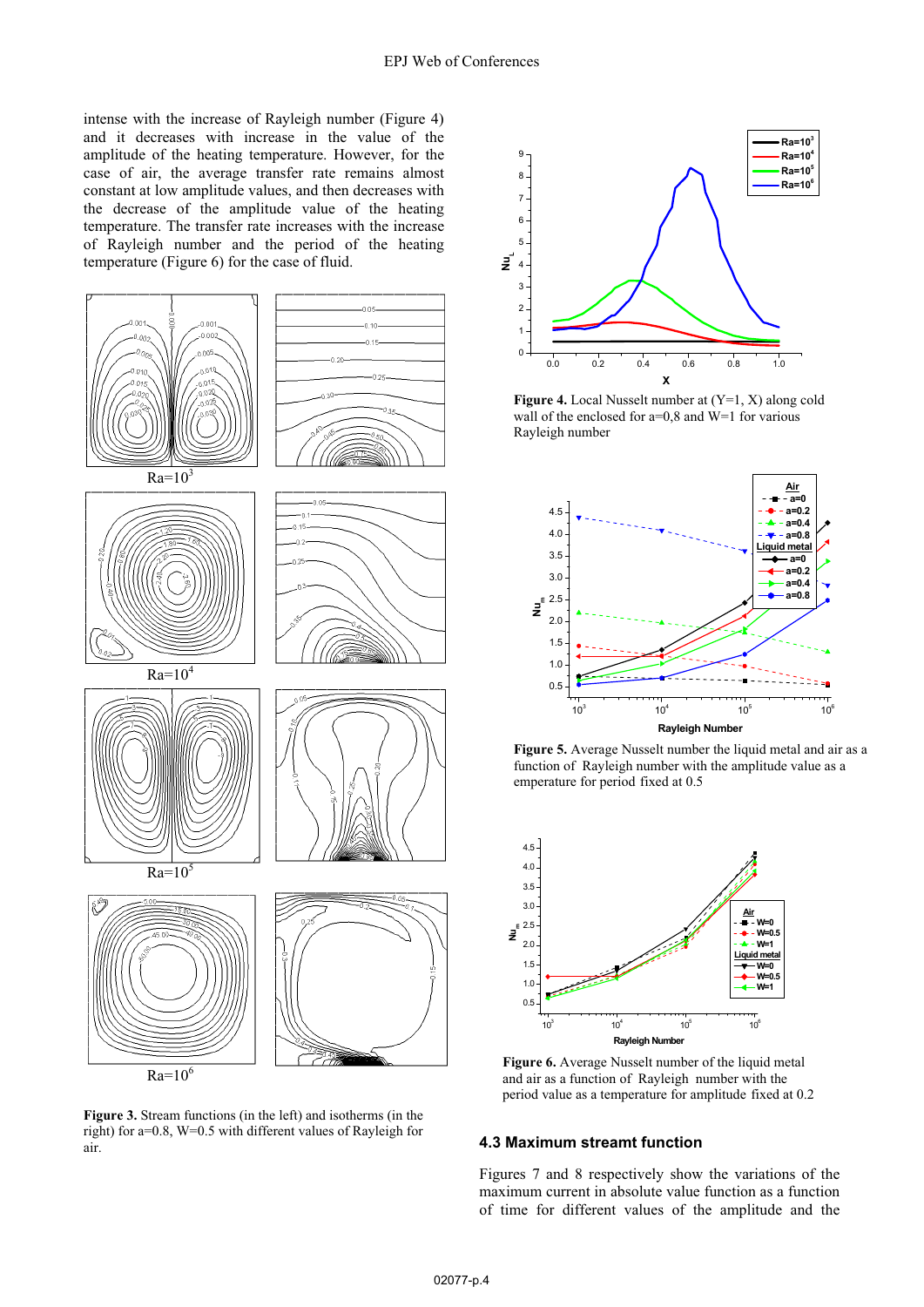period. We read on these curves the instant the heating temperature was imposed. Naturally, at this moment we can see that the steady state is well established. A transition period characterizing the fluid response is observed at the start of heating by the sinusoidal temperature.

After the transition period, the solution becomes periodically characterized by sinusoidal oscillation having the same period as the heating temperature. The oscillations of the maximum current in absolute value function are around a mean value substantially identical to that of the steady state  $(a = 0)$ , which increases an amplitude of a. Nevertheless, increasing the amplitude, it is noted that the maximum value of the amplitude above the steady state  $(a = 0)$  is less than that below.



**Figure 7.** Variation of maximal stream function for time for different value of amplitude with period at 1



**Figure 8.** Variation of maximal stream function for time for different value of period with amplitude at 0.8

## **5 Conclusion**

A numerical study has been carried out in square enclosures is partially heated by sinusoidal temperature in bottom and the top wall is maintained cold temperature. The vertical wall and the no-heated portions of bottom wall are insulated. The influence of Rayleigh number and of the amplitude, the period of the heated part on the heat transfer characteristics is examined. In view of the results and discussion presented, the following main conclusions have been drawn.

- Whatever the nature of the fluid, increasing the Rayleigh number causes a remarkable change in the structure of the flow field and the temperature field, and stabilizes the convective flow.

- The curves of the stream function and the temperature profile of a changing sinusoidally around the mean values. Comparing amplitudes of the oscillation parameters, it may be noted that these amplitudes are of different sizes with respect to that of the heating temperature, this leads to the conclusion that the oscillation amplitudes depend on the positions of the particles in the cavity, while the oscillation frequencies are the same everywhere in the fluid.

- The effect of the variation of the amplitudes of oscillation parameters has an effect on the transfer rate.

- The rate of transfer of liquid metals is important with respect to large values of the number of Prandlt such as air, it can be concluded that the liquid metal have a significant calorific value is for cooling as for heating.

## **References**

- 1. A.A. Mohamad and R. Viskanta, 'Modeling of Turbulent Buoyant Flow and Heat Transfer in Liquid Metals', International Journal of Heat and Mass Transfer, Vol. 36, N°11, pp. 2815 –2826, 1993.
- 2. M.J. Stewart and F. Weinberg, "Fluid Flow in Liquid Metals I. Theoretical Analysis", J. Crystal Growth, 12, 217-227, (1972).
- 3. F. Wolff and al, "Natural convection of liquid metals cavities "Experimental Thermal Fluid Science,1, 83- 91 (1988).K. Elissa, "Title of paper if known" unpublished.
- 4. R. Derbail and J. N. Koster, "Numerical Simulation of Natural Convection of Gallium in a Narrow Gap", Int J. Heat Mass Transfer, 40, 1169-1180, (1997).
- 5. S.V. Patankar, "Numerical heat transfer and fluid flow", Hemisphere, Washington DC, (1980).
- 6. G..Barakos and E.Mitsoulis, "Natural Convection Flow in a Square cavity Revised: Laminar and Turbulent models with wall Functions", International journal for numerical methods in fluids, Vol.18, 695- 719, (1994).
- 7. R. J. Krane and J. Jessee, "Some Detailed Field Measurements for a Natural Convection Flow in a Vertical Square Enclosure" Proc. Isr Asme-Jsme Thermal Engineering Joint Conf, Vol. 1, pp. 323- 329, (1983).